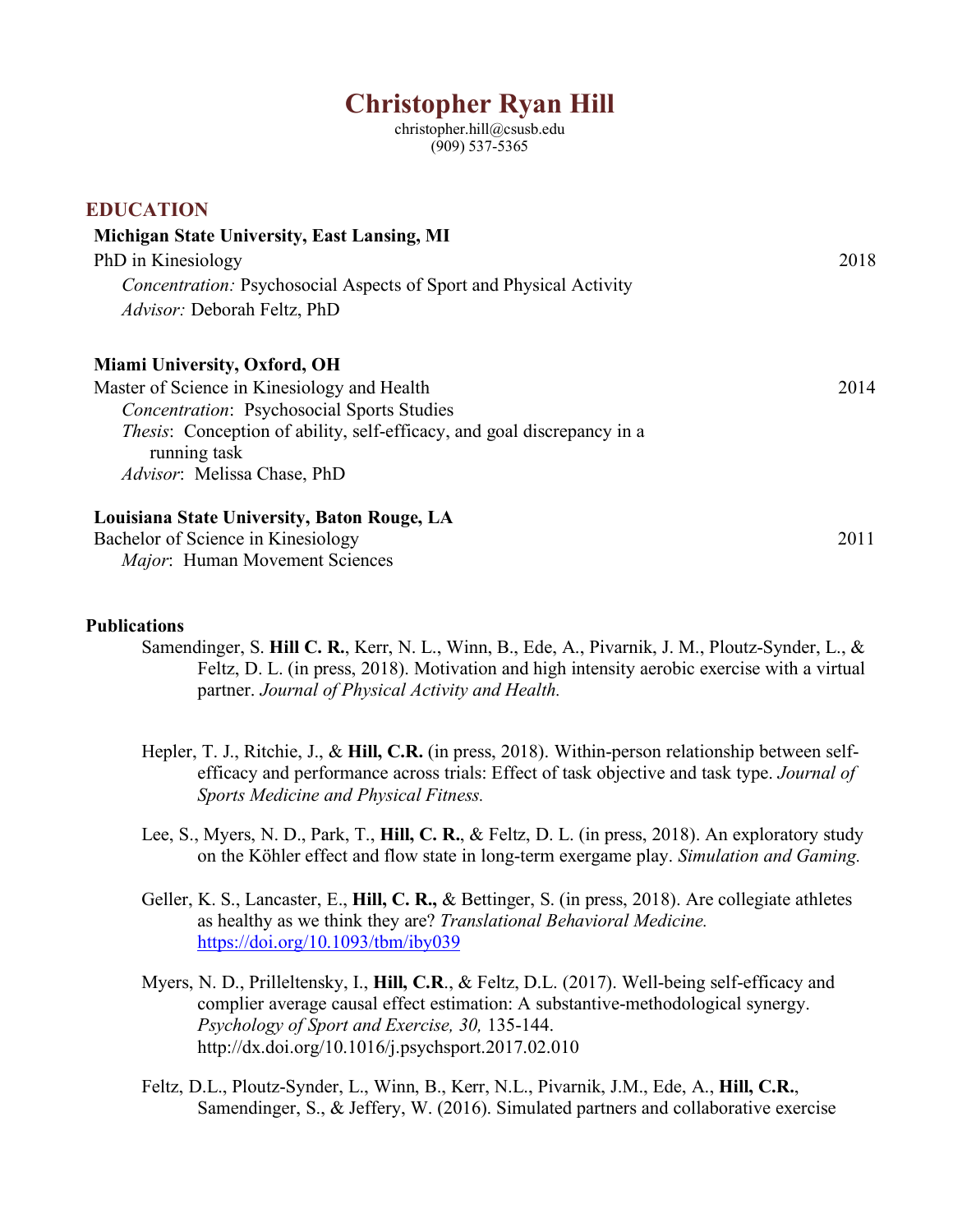(SPACE) to boost motivation for astronauts. *BMC Psychology, 4*(54), 1-11. doi: 10.1186/s40359-016-0165-9.

#### **Book Chapter**

Feltz, D. L., & **Hill, C.R.** (in review, 2018). Köhler effect and social comparison: Performance in teams with real and virtual partners. In G. Tenenbaum & R. C. Eklund (Eds.) *Handbook of Sport Psychology.* 

#### **Presentations**

- **Hill C. R.**, Feltz, D. L., & Samendinger, S. (June 2017). The relationship between barrier selfefficacy and physical activity in adolescents: A meta-analytic review. Poster presentation at the annual meeting of the North American Society for the Psychology of Sport and Physical Activity. San Diego, CA.
- Myers, N.D., Prilleltensky, I, **Hill, C.R.**, & Feltz, D.L. (June 2017). Well-being self-efficacy and complier average causal effect modeling: A substantive-methodological synergy. Verbal Presentation at the annual meeting of the North American Society for the Psychology of Sport and Physical Activity, San Diego, CA.
- Feltz, D.L., Samendinger, S., **Hill, C.R.**, Ede, A., Kerr, N.L., Pivarnik, J.M., Ploutz-Snyder, L., & Winn, B. (January 2017). Can a Cyber Partner Boost Motivation to Maintain Longterm Intense Exercise? NASA Human Research Program Investigator's Workshop, Galveston, TX. Funded by NASA/National Space Biomedical Research Institute, MA03401.
- Shimoura, E., Schneider, A., Triplett, A., **Hill, C.R.**, Deere, S., Ploutz-Synder, L., Pivarnik, J.M. & Feltz, D.L. (November 2016). *Changes in VO2max Over a 24-Week Cycle Ergometer Interval Program Among Physically Active Middle-Age Adults.* Presented at Midwest American College of Sports Medicine Conference, Fort Wayne, IN.
- McClure, C., Smith, A., Triplett, A., **Hill, C.R.**, Deere, S., Ploutz-Synder, L., Pivarnik, J., & Feltz, D.L. (November 2016). *Changes in Muscular Strength Over a 24-Week Cycle Ergometer Interval Program Among Physically Active Middle-Age Adults.* Presented at Midwest American College of Sports Medicine Conference, Fort Wayne, IN.
- Samendinger, S., **Hill, C.R.**, Winn, B., Ede, A., Kerr, N., Pivarnik, J., Ploutz-Synder, L. & Feltz, D.L. (October 2016). *Attitudes Toward Software-Generated Partners During High-Intensity Training.* Verbal Presentation at Meaningful Play, East Lansing, MI.
- **Hill, C.R.**, Ede, A., Samendinger, S., Winn, B., Pivarnik, J.M., Ploutz-Synder, L., Feltz, D.L. (June 2016). *Can a Virtual Partner be a Real Teammate? Group and Team Perceptions in an Exergame Intervention.* Verbal Presentation at the annual meeting of the North American Society for the Psychology of Sport and Physical Activity, Montreal, Quebec, Canada.
- Samendinger, S., Ede, A., **Hill, C.R.**, Winn, B., Pivarnik, J.M. Kerr, N.L., Max, E.J., Ploutz-Synder, L., Feltz, D.L. (June 2016). *Cyber Partners for Long-Term Space Missions: Boosting Motivation to Maintain Intense Exercise.* Presentation at the annual meeting of the North American Society for the Psychology of Sport and Physical Activity. Montreal, Quebec, Canada.
- Smith, A.B., Triplett, A.N**., Hill, C.R.**, Deere, S.J., Pivarnik, J.M., Ploutz-Synder, L., Feltz, D.L. (June 2016). *Changes in Muscular Strength Over a 24-Week Cycle Ergometer Intervention.* Presentation at the American College of Sports Medicine Conference, Boston, MA.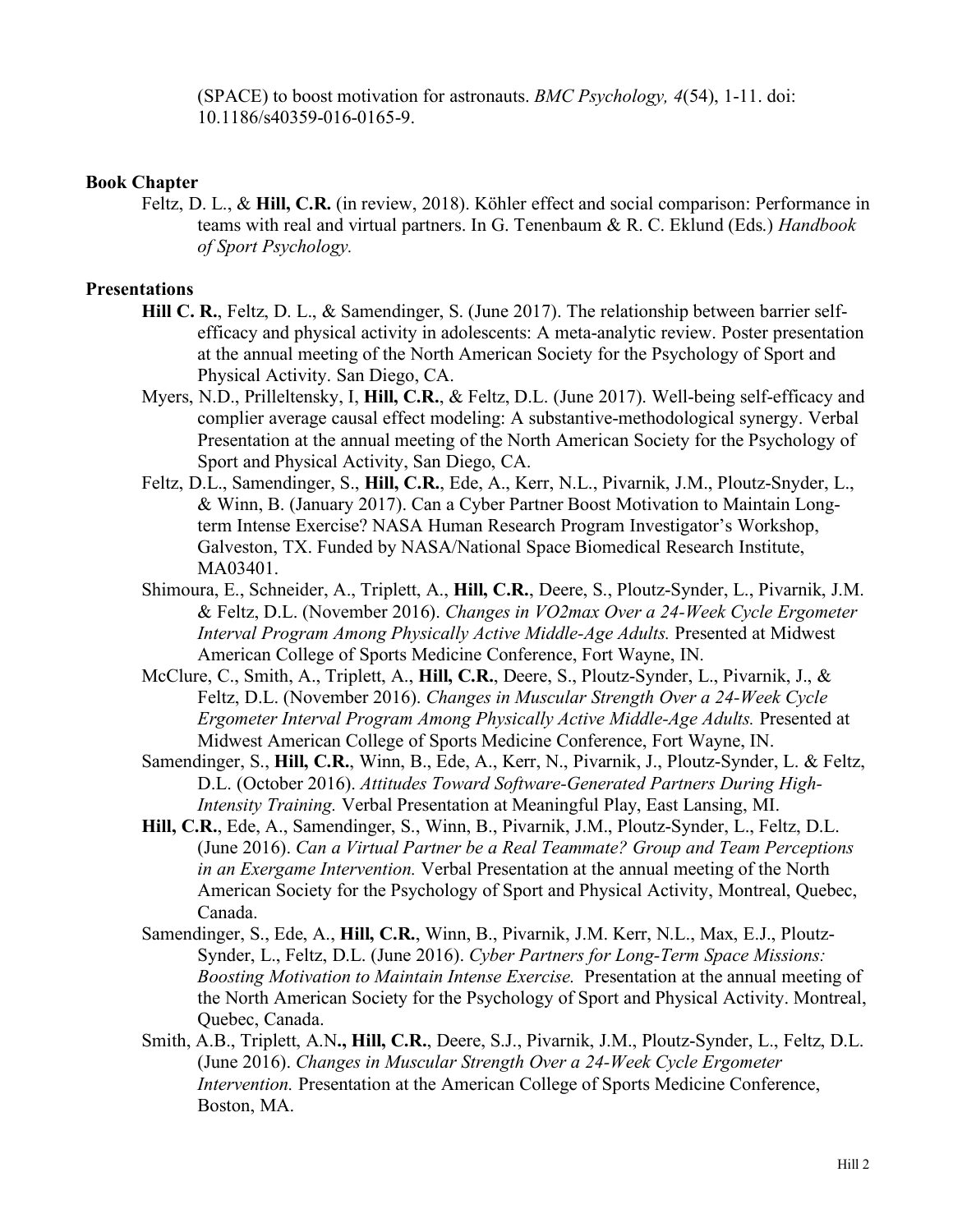- **Hill, C.R.**, Chase, M.A. & Geller, K.S. (October 2015). *Conception of Ability, Goal Discrepancy, and Self-Efficacy in a Running Task*. Presentation at Association for Applied Sport Psychology Conference, Indianapolis, IN.
- Ede, A., **Hill, C.R.**, Winn, B., Pivarnik, J.M., Kerr, N.L., Jeffery, W., Deere, S.J., Spencer, B.D., Ploutz-Synder, L., Feltz, D.L. (June 2015). *Cyber Partners for Astronauts: Boosting Motivation to Exercise Harder with Exergames*. Presentation at the annual meeting of the North American Society for the Psychology of Sport and Physical Activity, Portland, OR.
- Feltz, D.L., Ede, A., Winn, B., Pivarnik, J.M., Kerr, N.L., Jeffery, W., Deere, S., Samending, S., Max, E.J. **Hill, C.R.**, Ploutz-Synder. (January 2015) *Cyber Partners in Exergames: Boosting Motivation to Exercise Harder.* Presentation at NSBRI Conference, Houston, TX.
- **Hill, C.R.**, Chase, M.A., & Geller, K.S. (February 2014). *Conception of Ability, Self-Efficacy, and Goal Discrepancy in a Running Task: A Proposal.* Presentation at Midwest Sport & Exercise Psychology Symposium, Bowling Green, OH.
- Chase, M.A., **Hill C.R.**, Myers, N., Pierce, S., Martin, E. (October 2013). *Applied Implications of Coaching Efficacy Beliefs for Youth Sport Athletes and Coaches.* Presentation at National AASP Convention, New Orleans, LA.
- **Hill, C.R.**, Carson, R.L., & Stewart, L.K. (April 2012). *Burnout Dimensions Among College-Aged Individuals Training for their First Marathon.* Presentation at National AAHPERD Convention, Boston, MA.

### **Mentored Presentations**

- Schneider, A.\*, & Smith, A.B.\* Faculty Mentors: **Hill, C.R.**, Feltz, D.L., Pivarnik, J.M., & Triplett, A.N. (July 2016). *Changes in VO2max Over a 24-week cycle ergometer interval program.* Presented at Mid-SURE 2016. East Lansing, MI.
- Smith, A.B.\*, & Schneider, A.\* Faculty Mentors: **Hill, C.R.**, Feltz, D.L., Pivarnik, J.M., & Triplett, A.N. (July 2016). *Changes in Muscular Strength over a 24-week cycle ergometer interval program among physically active middle-age adults.* Presented at Mid-SURE 2016. East Lansing, MI.
- Smith, A.B.\*, & Schneider, A.M.\* Faculty Mentors: Triplett, A.N., **Hill, C.R.**, Pivarnik, J.M., & Feltz, D.L. (April 2016) *Changes in VO2max over a 24-week cycle ergometer interval program.* Presented at the UURAF Conference, East Lansing, MI.
- Higbee, A.\*, Woods, A.\*, & Rabaut, A.\* Faculty Mentors: **Hill, C.R.**, Samendinger, S., & Feltz, D.L. (April 2016) *The role of gender influence on ratings of exercise exertion*. Presented at the UURAF Conference, East Lansing, MI.
- Lemmen, N.\*, Kelbel, M.\*, & Sutherland, M.\* Faculty Mentors**: Hill, C.R.**, Samendinger, S. & Feltz, D.L. (April 2016) *Self-efficacy over 3 months of intense exercise with a virtual partner.* Presented at the UURAF Conference, East Lansing, MI.
- Rabaut, A.\*, Curl, R.\*, & Mossbarger, A\*. Faculty Mentors: Ede, A., **Hill, C.R.**, & Feltz, D.L. (April 2015) *Confidence in a virtual partner.* Presentation at UURAF Conference, East Lansing, MI.
- Bouchard, D.\*, Glaab, B.\*, & Schulte, S.\* Faculty Mentors: Ede, A., **Hill, C.R.**, & Feltz, D.L. (April 2015). *Can you believe in a video game to help you exercise?* Presentation at UURAF Conference, East Lansing, MI.

## **\*Denotes Undergraduate Student**

## **FUNDING**

#### **Internal Grants**